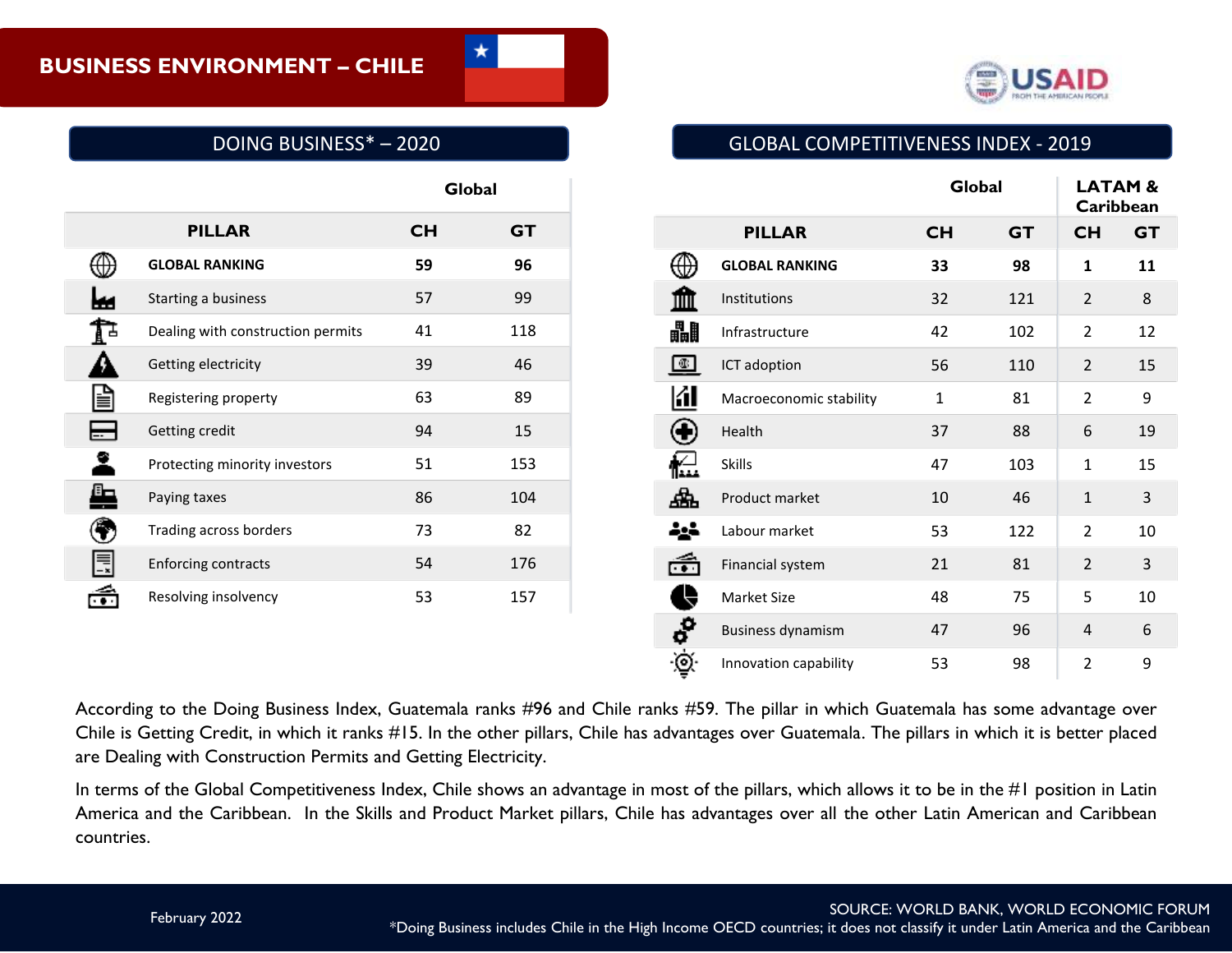

## INVESTMENT PROJECTS 2019 – NOVEMBER 2021

Investment Projects in Chile from January 2019 to November 2021 **258**

### **By source country**







**Spain United States** United Kingdom Italy **Germany** Ireland ■ China **France** Argentina **Czech Republic** Australia Norway **The Netherlands** Canada Mexico Brazil Peru Others **Renewable energy** Software & IT Business services

★

- **Industrial equipment**
- Communications **Food and beverages**
- 
- **Transportation and storage**
- **Financial services**
- Real estate
- **Consumer goods**
- **Hotels and tourism**
- Others

There were 86 investment projects from Chile in other countries, from January 2019 to November 2021, and they are disaggregated as follows:







- **Food and beverages**
- Transportation and storage
- **Renewable energy**
- **Business services**
- **Financial services**
- Industrial equipment
- Others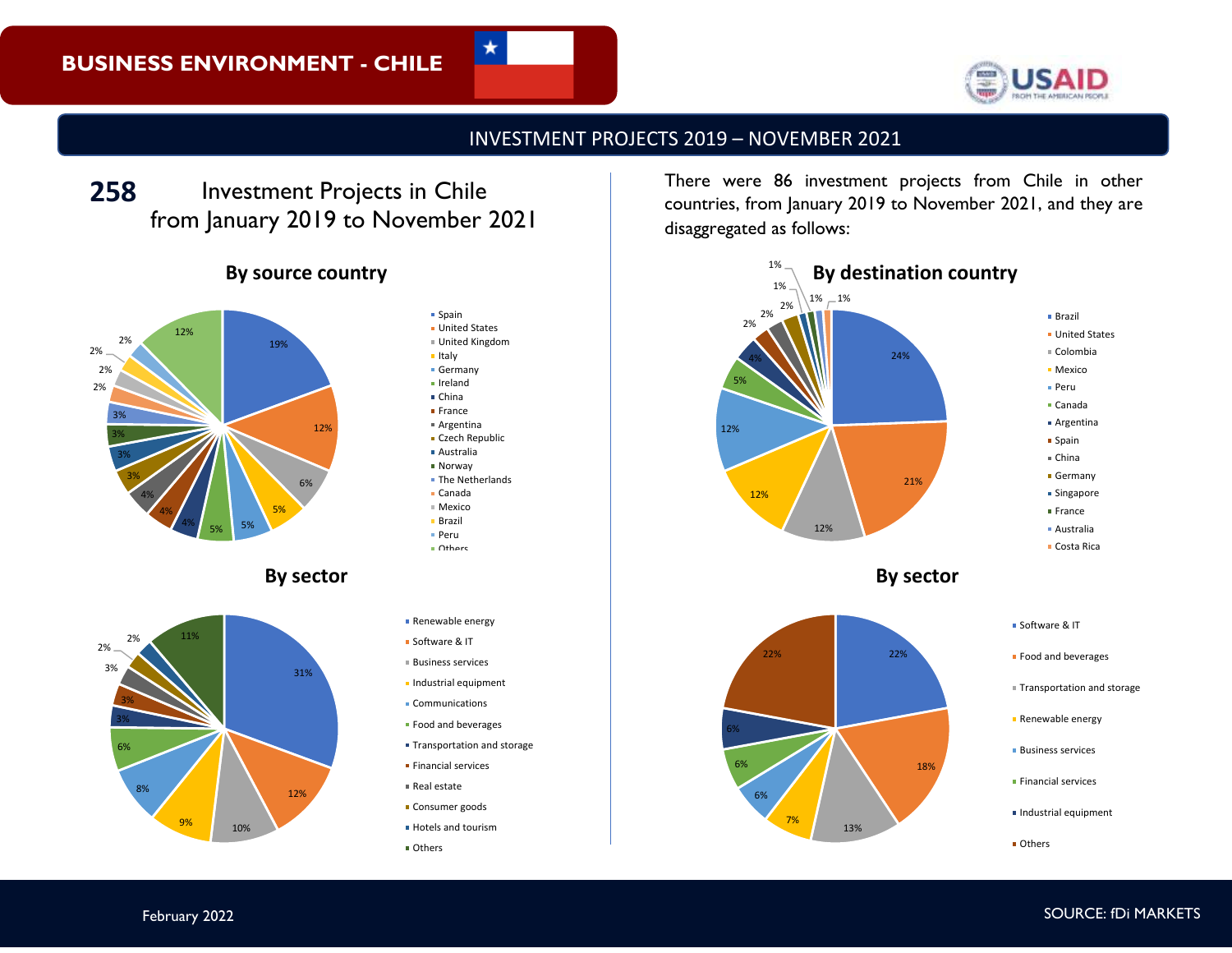

# INVESTMENT SIGNALS JULY 2020 – DECEMBER 2021

Investment signals destined for Chile From July 2020 to December 2021 **25**

#### **By source country**



**By sector**





★

**Spain** 

Software & IT **Financial services**  $\blacksquare$  Industrial equipment

**Communications** 

**Transportation and storage Business services Food and beverages** 

**Health** 

investment signals originating in Chile.



**By destination country**

From July 2020 to December 2021, there have been around 23





**Transportation and storage**